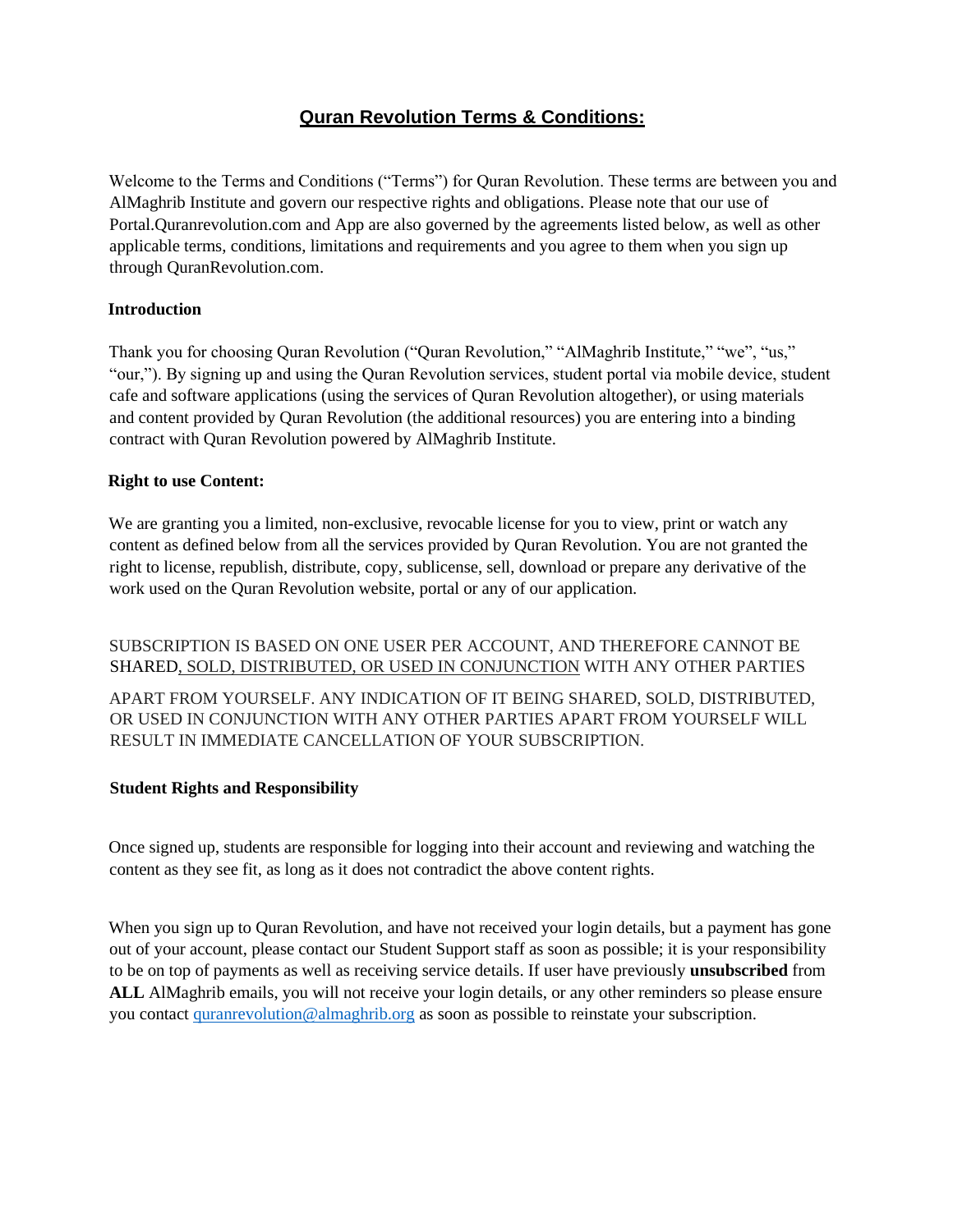IN CASE OF LOST OR MISSING LOGIN CREDENTIALS, PLEASE NOTIFY QURAN REVOLUTION SUPPORT STAFF IMMEDIATELY TO ENSURE YOU HAVE FULL ACCESS TO THE PROGRAM AND ITS SERVICES. THE USER ASSUMES ALL RESPONSIBILITY IN CONTACTING AND SUBMITTING A REQUEST FOR LOGIN CREDENTIALS IN THE EVENT OF LOSING OR MISSING LOGIN CREDENTIALS. REFUNDS WILL NOT BE PROCESSED

1. **Membership.** Your Quran Revolution membership will continue until the end of the semester unless you have opted in for automatic renewal at the end of each semester. A semester is a 4month long period that students can opt into via a monthly subscription or semester subscription until such point that the subscription is terminated. To use the Quran Revolution services, you must have Internet access, and/or cellular data to access your Quran Revolution application for homework, live classes, and provide a current, valid, accepted method of payment, which you may update from time to time by emailing our Quran Revolution Support Staff. Unless you cancel your membership before your monthly billing date, you authorize us to charge your next month's membership fee to your Payment Method (see "Cancellation" below).

#### 2. **Trials**

- $\circ$  2.1. Your Quran Revolution membership may start with a 30-day trial. The initial trial period of your membership lasts for one month, or as otherwise specified during sign-up and is intended to allow new members and certain former members to try the service.
- 2.2. Initial trial eligibility is determined by Quran Revolution at its sole discretion and we may limit eligibility to prevent initial trial abuse. We reserve the right to revoke the initial trial and put your account on hold in the event that we determine you are not eligible. We may use information such as device ID, method of payment or an account email address used with an existing or recent Quran Revolution membership to determine eligibility.
- $\circ$  2.3. We will charge your Payment Method for your monthly membership fee at the end of the first month period unless you cancel your membership **prior to the end** of the initial trial period. If you wish to view your initial sign up, please get in touch with our Support Staff. Monthly payment will go out every month on the day the user has signed up to the program unless an issue of uncollected payment - see Billing for more details.

AT THE END OF SUCH TRIALS, WE WILL AUTOMATICALLY START TO CHARGE YOU FOR THE APPLICABLE PAID SUBSCRIPTION ON THE FIRST DAY FOLLOWING THE END OF THE TRIAL, ON A RECURRING MONTHLY BASIS. BY PROVIDING US WITH YOUR PAYMENT DETAILS YOU AGREE TO THIS CHARGE AFTER THE FIRST MONTH OF YOUR INITIAL TRIAL PERIOD. WHEN YOU SIGN UP TO QURAN REVOLUTION YOU HAVE AUTHORIZED ALMAGHRIB INSTITUTE TO TAKE MONEY OUT OF YOUR ACCOUNT, UNLESS YOU CANCEL WITHIN THE 30 DAYS OF INITIAL SIGN UP PERIOD (subjected to change depending on the month you registered and signed up \*see Billing for more details\*) AND REQUEST A REFUND. IF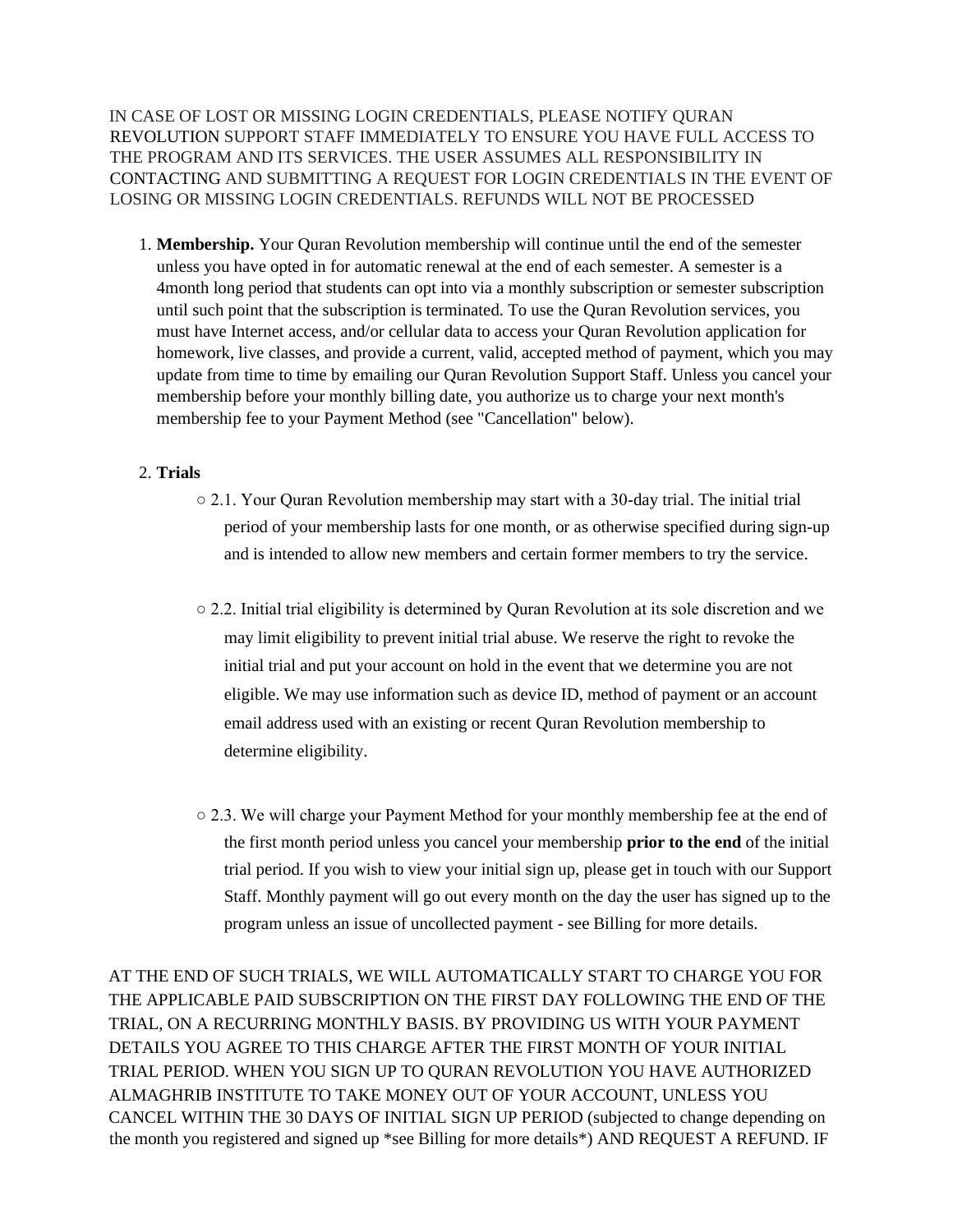YOU DO NOT WISH TO BE CHARGED FURTHER, YOU NEED TO GET IN TOUCH WITH OUR SUPPORT STAFF TO TERMINATE YOUR ACCOUNT AND STOP THE RECURRING MONTHLY PAYMENTS.

### 3. **Links to other sites and/or materials**

- $\circ$  3.1 As part of the Service, we may provide you with convenient links to third party website(s) ("Third Party Sites") as well as content or items belonging to or originating from third parties (the "Third Party Applications, Software or Content"). These links are provided as a courtesy to Service subscribers. We have no control over Third Party Sites or Third Party Applications, Software or Content or the promotions, materials, information, goods or services available on these Third Party Sites or Third Party Applications, Software or Content. Such
- o 3.2 Party Sites and Third Party Applications, Software or Content are not investigated, monitored or checked for accuracy, appropriateness, or completeness, and we are not responsible for any Third Party Sites accessed through the App and/ or site or any Third Party Applications, Software or Content posted on, available through or installed from the Site, including the content, accuracy, offensiveness, opinions, reliability, privacy practices or other policies of or contained in the Third Party Sites or the Third Party Applications, Software or Content. Inclusion of, linking to or permitting the use or installation of any Third Party Site or any Third Party Applications, Software or Content does not imply our approval or endorsement.

# **Billing**

- 4.1 Billing Cycle. After the 30-day period (only applicable 11 months out of the year, if your subscription began on Jan. 31st, you will be charged on Feb 28 and or 29, depending on leap year), your card will be automatically charged on the next billing cycle. The membership fee for the Quran Revolution service and any other charges you may incur in connection with your use of the service, such as taxes and possible transaction fees, will be charged on a monthly basis to your Payment Method on the calendar day you initially signed up and obtained your membership. In some cases, your payment date may change, for example if your Payment Method has not successfully settled or if your paid membership began on a day not contained in a given month. If you have more question, you can email our Support Staff for more details.
- $\circ$  4.2 Method of Payment. You can change your Payment Method by emailing or contacting our Support Staff. If a payment is not successfully settled, due to expiration, insufficient funds, or otherwise, and you do not change your Payment Method or cancel your account, we may suspend your access to the service until we have obtained a valid Payment Method. When you update your Payment Method, you authorize us to continue charging the updated Payment Method and you remain responsible for any uncollected amounts. This may result in a change to your payment dates. For some Payment Methods, the issuer may charge you certain fees, such as foreign transaction fees or other fees relating to the processing of your Payment Method. Local tax charges may vary depending on the Payment Method used.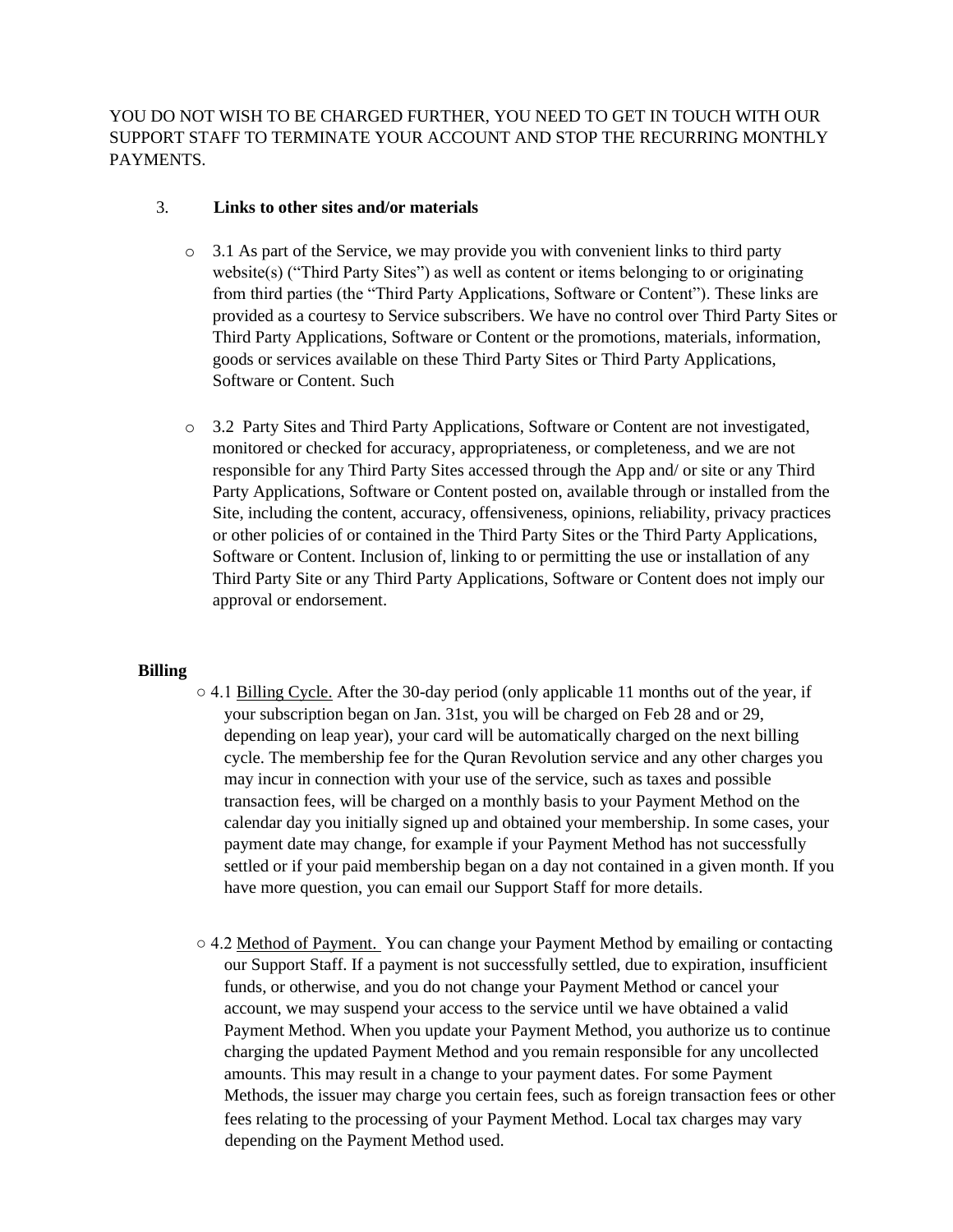- $\circ$  4.3 Cancellation. You can cancel your Quran Revolution Membership at any time, and you will continue to have access to the Quran Revolution's service through the end of your monthly billing period, to the extent permitted by the applicable law. **To cancel, email our support staff at quranrevolution@almaghrib.org**. If you cancel your membership, your account will automatically close at the end of your current billing period. To see when your account will close, an email will be sent to you confirming your cancellation, within that email you can see the last day for your access.
	- o 4.3a Once a cancellation and refund request has been issued (refunds only applicable within the initial 30 days of sign up) the student requesting the cancellation have 10 business days to reply to the student support staff they are currently engaged with. **If support staff does not hear back from the student after 10 days (via email and/or phone call) their cancellation and refund request will be voided** (refunds only applicable within the initial 30 days of sign up)
	- o 4.3b If the student does not respond within a reasonable time when communicating with student support, then the student bears the responsibility of paying for the months that they were still a student

 REFUNDS WILL NOT BE ISSUED ON THE BASIS OF MISSING OR UNRECEIVED LOGIN DETAILS, IF NO ATTEMPT BY THE STUDENT WAS MADE TO FOLLOW UP PRIOR TO REQUESTING A REFUND. AFTER THE INITIAL SIGN-UP TO QURAN REVOLUTION, PAYMENTS ARE NON-REFUNDABLE AND WE DO NOT PROVIDE REFUNDS OR CREDITS FOR ANY PARTIAL-MONTH MEMBERSHIP PERIODS OR UNUSED QURAN REVOLUTION CONTENT.

#### **Passwords and Account Access.**

The member who created the Quran Revolution account and whose Payment Method is charged (the "Account Owner") has access and control over the Quran Revolution account and the Quran Revolution App used to access our service. To maintain control over the account and to prevent anyone from accessing the account, the Account Owner should maintain control over the Quran Revolution subscription and not reveal the password nor details of the Payment Method associated with the account to anyone. You are responsible for updating and maintaining the accuracy of the information you provide to us relating to your account. We can terminate your account or place your account on hold in order to protect you, Quran Revolution or our partners from identity theft or other fraudulent activity.